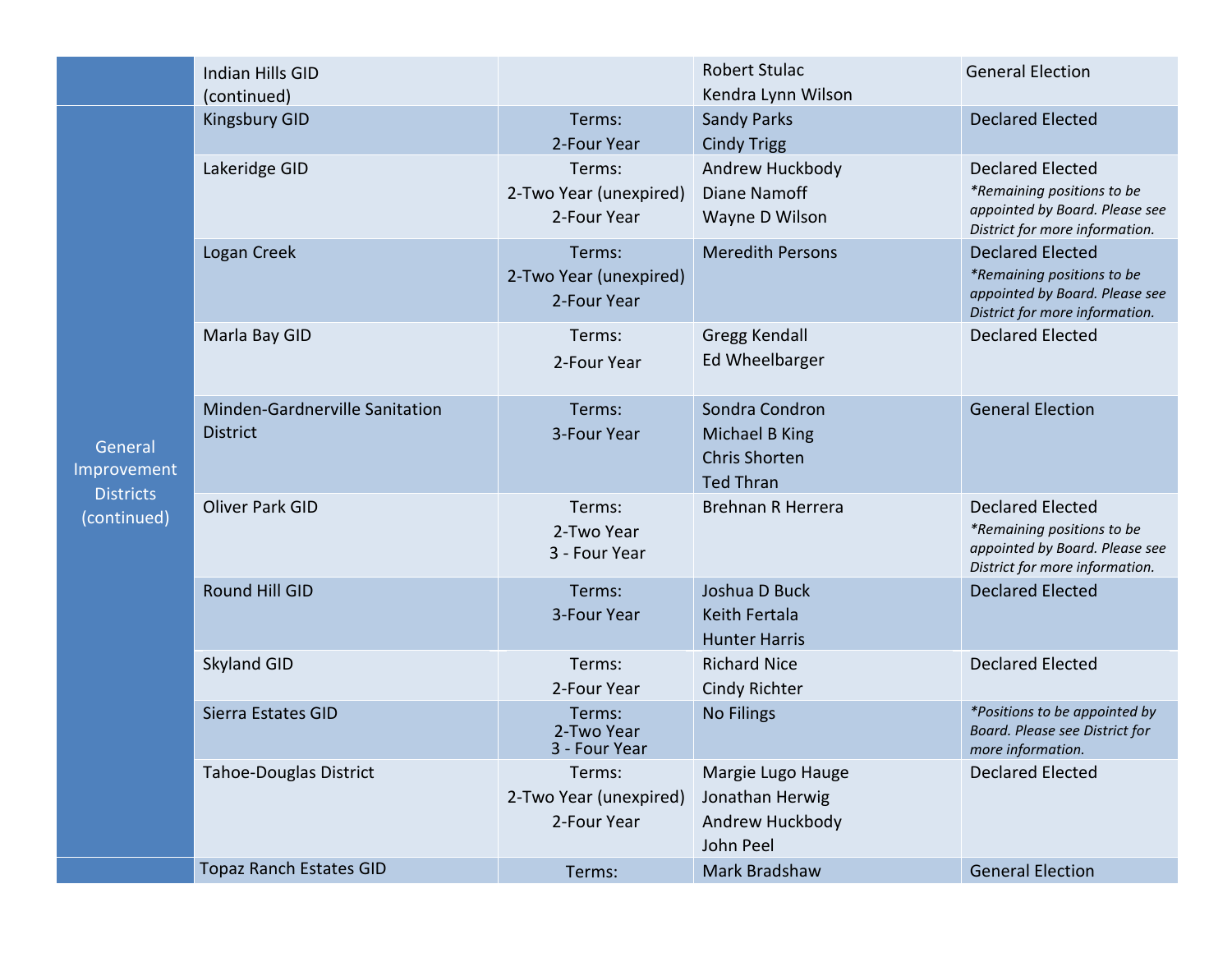| General<br>Improvement<br><b>Districts</b><br>(continued) | <b>Topaz Ranch Estates GID</b><br>(continued) | Terms:<br>3-Four Year                             | Gerald M "Sparky" Clark<br><b>Barry Ferguson</b><br>Kaitlyn M Insell<br>Lisa Sandbo<br><b>Michael Tanner</b> | <b>General Election</b>                                                              |
|-----------------------------------------------------------|-----------------------------------------------|---------------------------------------------------|--------------------------------------------------------------------------------------------------------------|--------------------------------------------------------------------------------------|
|                                                           | Zephyr Cove GID                               | Terms:<br>3-Four Year                             | John Abrams<br>Lee Edwards<br>James Keck                                                                     | <b>Declared Elected</b>                                                              |
|                                                           | Zephyr Heights GID                            | Terms:<br>3-Four Year                             | <b>Edmund L Andrews</b><br>Ruth Caywood<br><b>Glenn Wolfson</b>                                              | <b>Declared Elected</b>                                                              |
|                                                           | Zephyr Knoll GID                              | Terms:<br>3-Four Year<br>2 - Two Year (unexpired) | <b>No Filings</b>                                                                                            | *Positions to be appointed by<br>Board. Please see District for<br>more information. |

*For additional assistance, or for more information regarding the upcoming election cycle, please contact the Douglas County Office of Elections at:* 



*1616 8th St., Minden Phone: 775-783-6095 Email: Elections@DouglasNV.US Online: GoVoteDouglas.com*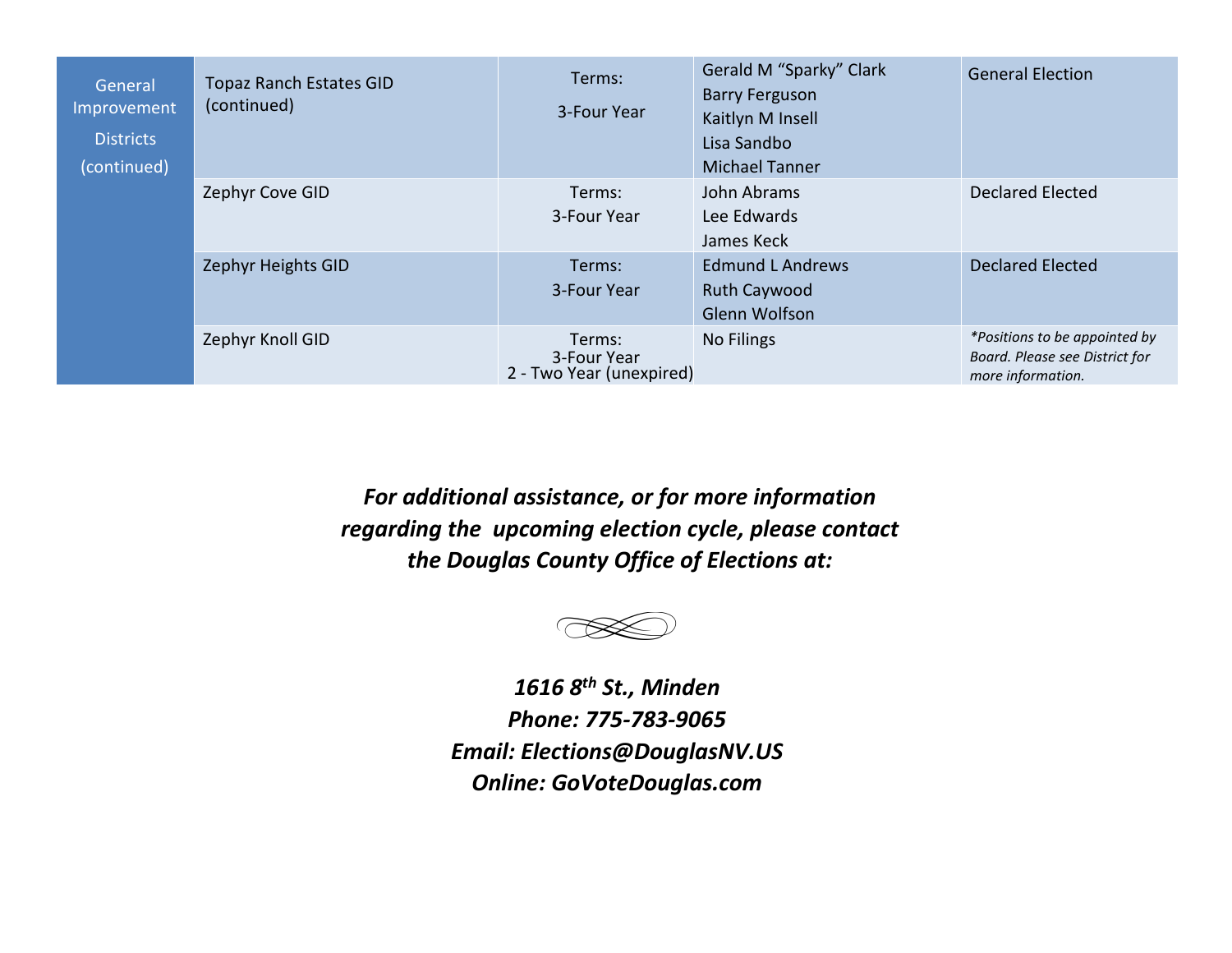## *Curious how we decide whose name goes on which ballot?*

Please see the following table on how we determine if your name appears on the Primary Election Ballot, General Election Ballot, or if you are simply Declared Elected (without contest).

### **Please contact the Douglas County Office of Elections for more information at: (775)783-6095**

**Guidance:** NRS 293.260: Omissions and Appearances of Names on Ballot NRS 293.195: Nonpartisan Offices Nonpartisan Offices NRS 318.09523 Single Candidate Declared Elected

| <b>Type of Office</b>          | <b>Douglas County Positions</b>                                                      | <b>Type of Filing</b>                              | <b>Disposition</b>                                                |  |
|--------------------------------|--------------------------------------------------------------------------------------|----------------------------------------------------|-------------------------------------------------------------------|--|
| County-wide Partisan<br>Office | Commissioners, Assessor,<br>Clerk/Treasurer, Public<br>Administrator and<br>Recorder | Only one Candidate from a Major Political<br>Party | Name appears on General Ballot                                    |  |
|                                |                                                                                      | More than one candidate from a Major               | Names appear on the primary ballot and top candidate advances to  |  |
|                                |                                                                                      | <b>Political Party</b>                             | the General Ballot                                                |  |
|                                |                                                                                      | One or more candidates qualify from a              | Name(s) appear on General Ballot                                  |  |
|                                |                                                                                      | minor party                                        |                                                                   |  |
|                                | Sheriff, School District,<br>Justice of Peace,<br>Constable                          | Only one candidate                                 | Name appears on Primary Ballot, they must receive one vote to be  |  |
|                                |                                                                                      |                                                    | declared elected. If they do not receive one vote then candidate  |  |
|                                |                                                                                      |                                                    | must appear on General Election Ballot                            |  |
| County-wide                    |                                                                                      | If there are not more than twice the number        | Names appear on the General Ballot                                |  |
| Non-Partisan Offices           |                                                                                      | of candidates to positions                         |                                                                   |  |
|                                |                                                                                      |                                                    | All candidates appear on Primary ballots. Top two candidates      |  |
|                                |                                                                                      | If there are more than twice the number of         | advance to General Ballot, unless one candidate receives 50%+1    |  |
|                                |                                                                                      | candidates to positions                            | vote. If more than 50% of vote, Candidate is declared elected and |  |
|                                |                                                                                      |                                                    | will not appear on General Ballot                                 |  |
|                                | Town Advisory Boards,<br>Fire Districts and GID                                      | If candidates equal to or less than the            | The candidate is elected to office without any election, declared |  |
|                                |                                                                                      | number of positions open                           | elected                                                           |  |
|                                |                                                                                      | If there are not more than twice the number        | Names appear on the General Ballot                                |  |
| <b>Non-Partisan Offices</b>    |                                                                                      | of candidates to positions                         |                                                                   |  |
|                                |                                                                                      |                                                    | All candidates appear on Primary Ballots. Top two candidates will |  |
|                                |                                                                                      | If there are more than twice the number of         | appear on the General Ballot, unless one candidate receives 50%+1 |  |
|                                |                                                                                      | candidates to positions                            | vote. If more than 50% of the vote, Candidate is declared elected |  |
|                                |                                                                                      |                                                    | and will not appear on General Ballot                             |  |
|                                | District Judge                                                                       | One candidate                                      | Name appears on General Ballot                                    |  |
|                                |                                                                                      | If there are not more than twice the number        | Names appear on the General Ballot                                |  |
| Judicial Offices (not          |                                                                                      | of candidates to positions                         |                                                                   |  |
| Justice of Peace)              |                                                                                      |                                                    | All candidates appear on Primary Ballots. Top two candidates      |  |
|                                |                                                                                      | If there are more than twice the number of         | advance to General Ballot, unless one candidate receives 50%+1    |  |
|                                |                                                                                      | candidates to positions                            | vote. If more than 50% of the vote, the Candidate one is declared |  |
|                                |                                                                                      |                                                    | nominee and appears on General Ballot                             |  |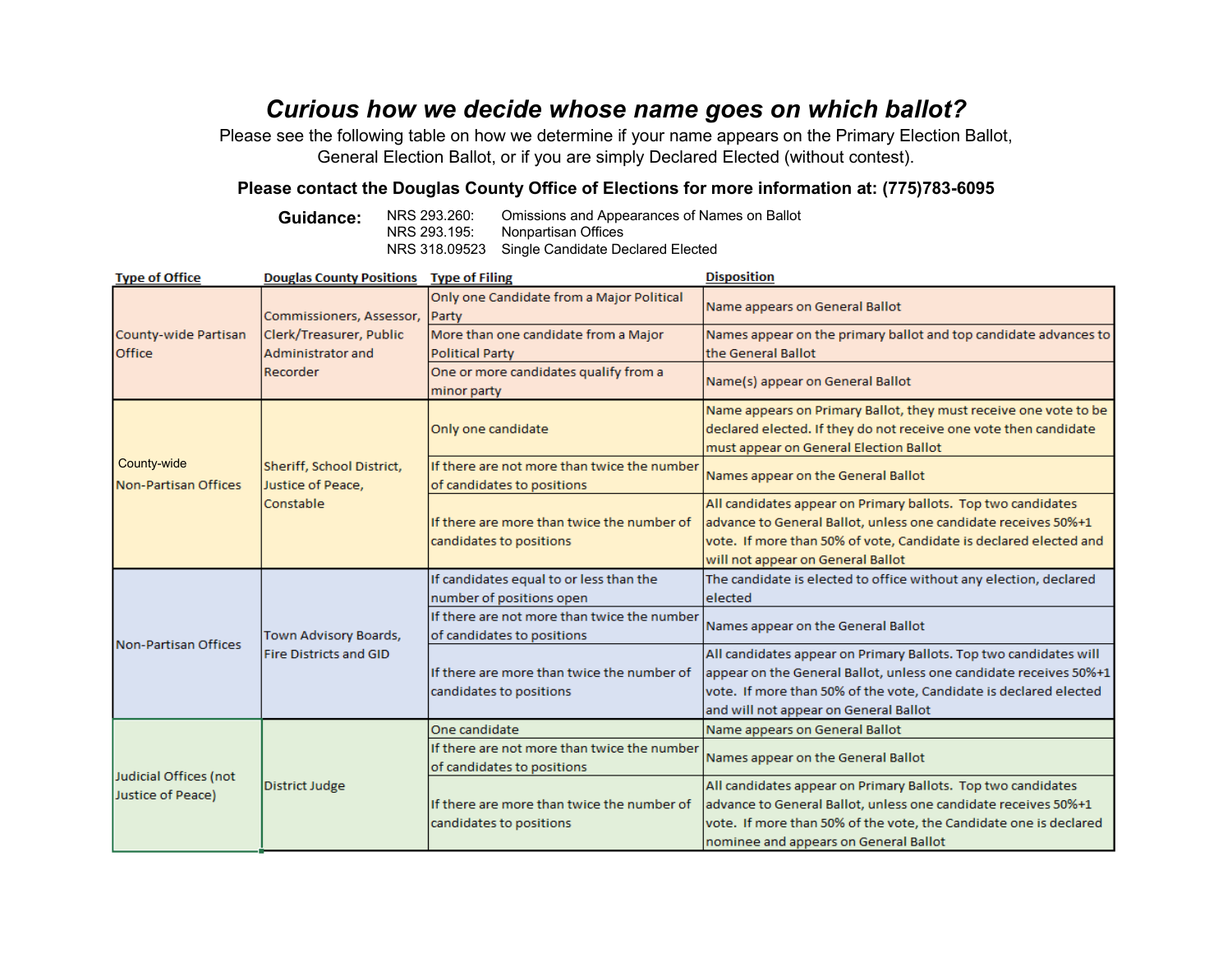#### **BARBARA K. CEGAVSKE** Secretary of State

**GAIL J. ANDERSON** Deputy Secretary for Southern Nevada

**CADENCE MATIJEVICH** Deputy Secretary for Operations





**SCOTT W. ANDERSON** Chief Deputy Secretary of State

**KIMBERLEY PERONDI** Deputy Secretary for Commercial Recordings

> **WAYNE THORLEY** Deputy Secretary for Elections

# **MEMORANDUM**

All County Clerks / Registrars of Voters To: Wayne Thorley, Deputy Secretary for Elections  $\mathcal{U}\overleftarrow{\mathcal{T}}$ From: Date: January 26, 2018 Subject: Omission and Appearance of Names on the Primary and General Election Ballot

As many of you will recall, the 2015 Nevada Legislature made various changes to *Nevada Revised Statutes* (NRS) 293.260, which deals with when the names of candidates should appear on the primary election ballot, and when they should appear on the general election ballot. The changeswere the result of [Senate Bill 5 a](https://www.leg.state.nv.us/Session/78th2015/Reports/history.cfm?DocumentType=2&BillNo=5)nd [Senate Bill 499.](https://www.leg.state.nv.us/Session/78th2015/Reports/history.cfm?DocumentType=2&BillNo=499) Links to these two bills are provided for yourreference. This memorandum serves as a reminder of the changes brought about by these two pieces of legislation and provides guidance on when a candidate's name should appear on the primary election ballot, and when it should appear on the general election ballot.

The following information is taken directly from [NRS 293.260,](https://www.leg.state.nv.us/NRS/NRS-293.html#NRS293Sec260) as amended by SB 5 and SB 499of the 2015 Legislative Session:

- If not more than the number of candidates to be elected (usually this means one candidate) file for any partisan office or any statewide judicial office (Supreme Court, Court of Appeals, and District Court), the candidate's name is not listed on the primary election ballot and instead goes directly to the general election.
- If not more than the number of candidates to be elected (usually this means one candidate) filefor any nonpartisan office other than statewide judicial office (Supreme Court, Court of Appeals, and District Court) or town advisory board, the candidate's name must appear on theprimary election ballot. If the candidate receives at least one vote at the primary election, thecandidate is declared elected and his or her name will not appear on the general election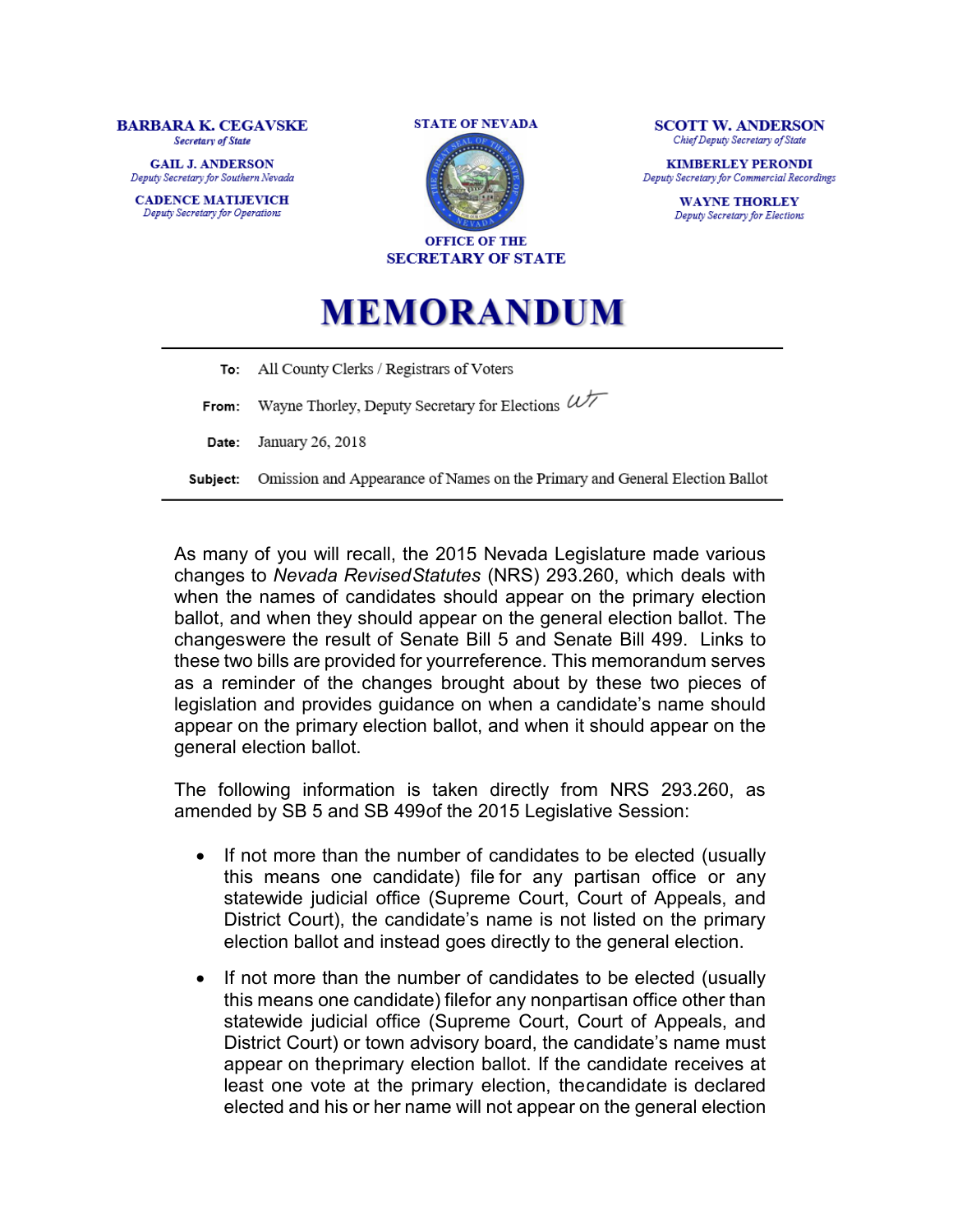ballot.If the candidate does not receive at least one vote at the primary election, the candidate's name will then appear on the general election ballot (I can't imagine this would ever happen).

• If not more than the number of candidates to be elected file for town advisory board, the candidate's name does not appear on any ballot, and the candidate is elected to office without any election.

**NEVADA STATE CAPITOL MEYERS ANNEX LAS VEGAS OFFICE**

202 N. Carson Street Carson City, Nevada 89701-4201

101 N. Carson Street, Suite 3 **COMMERCIAL RECORDINGS** 555 E. Washington Avenue, Suite 5200<br>Carson City. Nevada 89701-3714 202 N. Carson Street Carson 11 as Vegas. Nevada 89101-1090 Las Vegas, Nevada 89101-1090

nvsos.gov

- If there are not more than twice the number of candidates to be elected for any nonpartisan office (usually this means two candidates), there is no primary election and the names of the candidates go directly to the general election ballot.
- If there are more than twice the number of candidates to be elected for any nonpartisan office (usually this means three or more candidates), there must be a primary election. If none of the candidates at the primary receive 50 percent plus 1 of the vote, the candidates who receive thehighest number of votes at the primary election, not to exceed twice the number to be elected (usually this means two candidates), go on to the general election.
- If the race is for statewide judicial office (Supreme Court, Court of Appeals, and District Court) and one candidate receives 50 percent plus 1 of the vote, that candidate is declaredthe nominee and only that candidate's name appears on the general election ballot.
- If the race is for any nonpartisan office other than statewide judicial office (Supreme Court,Court of Appeals, and District Court) and one candidate received 50 percent plus 1 of the vote, that candidate is declared elected and there is no general election for the office.
- If a major political party (i.e., Democratic or Republican party) has two or more candidates for a partisan office, there must be a primary election for that office regardless of whether there are any minor political party or independent candidates for the office.
- Many of you will recall, particularly those in heavy Republican counties, that the requirement in the last bullet point above was the source of many complaints and angry phone calls in 2016.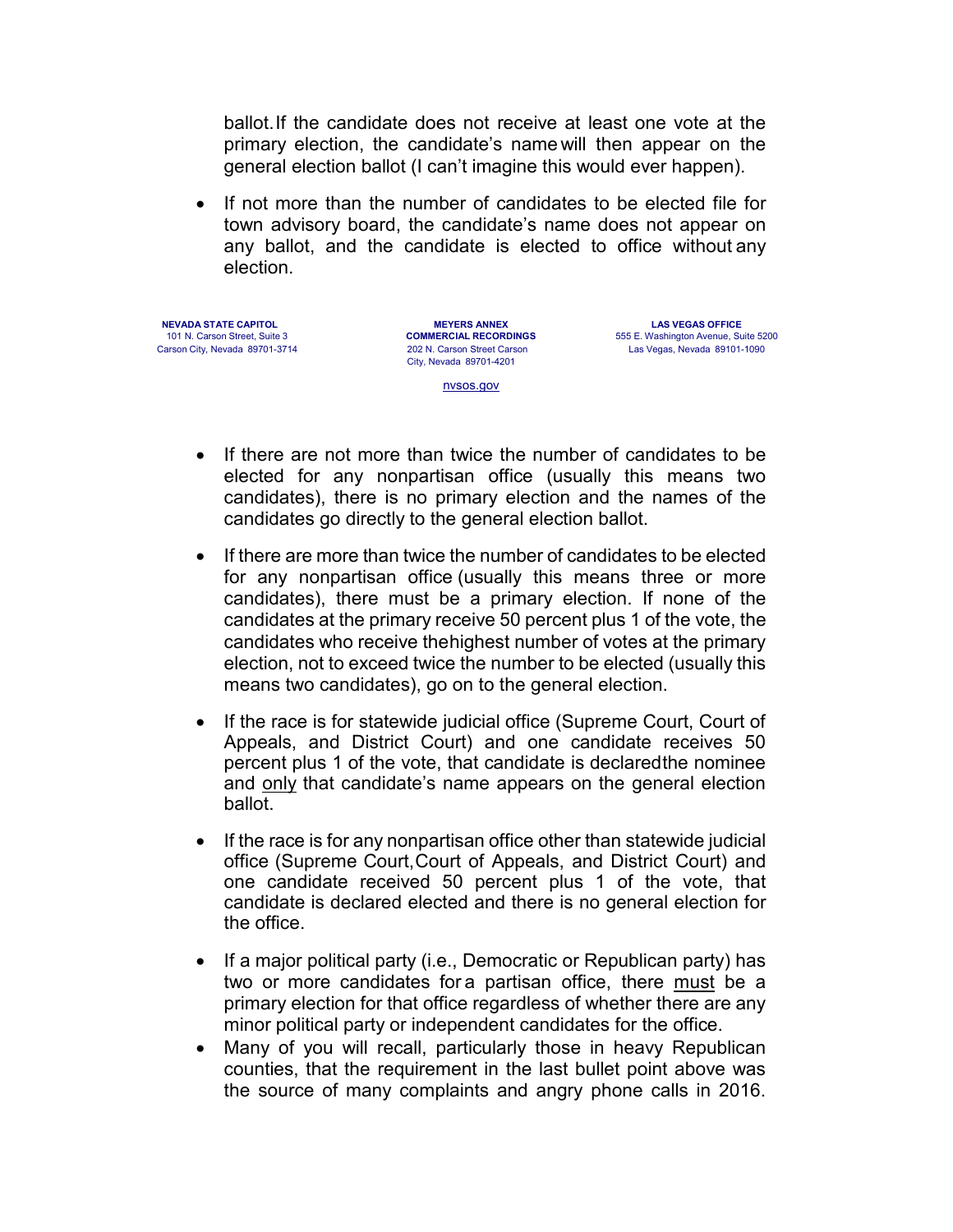Under the old law, a primary election was not held in certain situations in which only one major political party had candidates for a partisan office. The contest was instead decided at the generalelection, which is open to all voters regardless of political party affiliation.

• The key point is that if a major political party has two or more candidates for any partisan office, there will always be a primary election. This occurs most frequently in the rural counties, and the way it usually occurs is there are two or more Republican candidates for a partisan office and no other candidates (no Democrat candidates, no minor party candidates, and no independent candidates). The candidate who receives the highest number of votes at the primary election is declared the nominee of the party, and his or her name appears on the general election ballot as the only candidate for the office. There were a few bills introduced last Legislative Session to change this provision of NRS 293.260, but none of the bills ever got any traction.

Pursuant to NRS [318.095,](https://www.leg.state.nv.us/NRS/NRS-318.html#NRS318Sec095) the names of candidates for GID trustee may be placed on the ballot forthe primary or general election. Accordingly, there is no prohibition on GID races appearing on the primary election ballot. Furthermore, NRS 318.095 indicates that the office of GID trustee is a nonpartisan office. This means the provisions of NRS 293.260 regarding the appearance or omission of nonpartisan races on the primary and general election ballot apply to GID trustee contests. However, there are additional statutes, such as [NRS 318.09523,](https://www.leg.state.nv.us/NRS/NRS-318.html#NRS318Sec09523) which make the determination of whether the names of candidates for GID trustee should appear on the primary orgeneral election ballot difficult. Additionally, contests for GID trustee are often unique in that voters are generally able to select more than one candidate on their ballot.